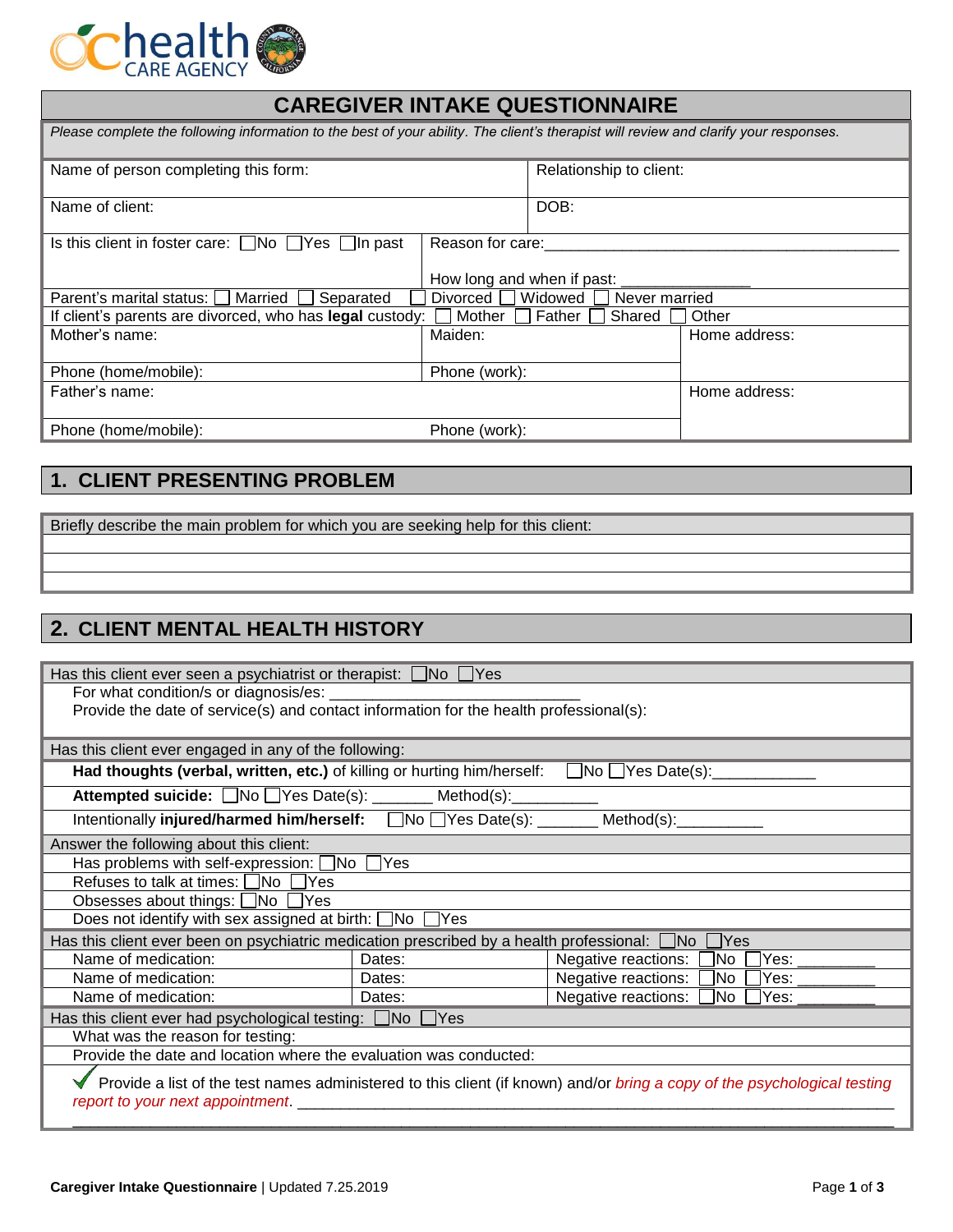

## **3. FAMILY BACKGROUND INFORMATION**

Provide information on the client's siblings including name, age, and gender:

| <b>Name</b> | Age | Gender                  | Relationship               | <b>Name</b> | Age | Gender           | <b>Relationship</b>        |
|-------------|-----|-------------------------|----------------------------|-------------|-----|------------------|----------------------------|
|             |     | $\square$ м $\square$ ғ | ]Full □Half                |             |     | - F<br>$\Box$ M  | $\exists$ Full $\Box$ Half |
|             |     |                         | $\sqsupset$ Step           |             |     |                  | コStep                      |
|             |     | $\Box$ M $\Box$ F       | $\exists$ Full $\Box$ Half |             |     | ، Fr<br>$\Box$ M | $\Box$ Half<br>∃Full       |
|             |     |                         | ∃Step                      |             |     |                  | □Step                      |
|             |     | $\square$ M $\square$ F | TFull ∏Half                |             |     | . 1F<br>_M       | $\Box$ Half<br>าิFull      |
|             |     |                         | $\sqsupset$ Step           |             |     |                  | <b>Step</b>                |
|             |     | $\square$ м $\square$ ғ | $\exists$ Full $\Box$ Half |             |     | $\Box$ M<br>□F   | $\Box$ Half<br>∃Full       |
|             |     |                         | $\sqsupset$ Step           |             |     |                  | $\Box$ Step                |

Is this client adopted:  $\Box$  No  $\Box$  Yes If yes, at what age:  $\Box$ 

#### Complete the following information regarding **family mental health** conditions and treatment:

| Drug Abuse              | $\Box$ No $\Box$ Yes I | <sup>1</sup> Suicide | $\Box$ No $\Box$ Yes       | <b>Attention Problems</b> | $\Box$ No $\Box$ Yes I       |
|-------------------------|------------------------|----------------------|----------------------------|---------------------------|------------------------------|
| Alcohol Abuse           | $\Box$ No $\Box$ Yes   | ∎ Suicide Attempts   | $\square$ No $\square$ Yes | Learning Problems         | $\Box$ No $\Box$ Yes $\Vert$ |
| Depression              | $\Box$ No $\Box$ Yes   | Manic Depression     | $\square$ No $\square$ Yes | Schizophrenia             | $\Box$ No $\Box$ Yes $\Vert$ |
| Psychiatric             | $\Box$ No $\Box$ Yes   | Psychiatric          | ⊡No □Yes                   | Mental health             | $\Box$ No $\Box$ Yes         |
| <b>Hospitalizations</b> |                        | medications          |                            | therapy/counseling        |                              |

### **4. CLIENT DEVELOPMENTAL HISTORY**

#### Complete the following information regarding the **biological mother's pregnancy:**

| Inadequate prenatal care   | $\Box$ No $\Box$ Yes | Mother had emotional problems           | $\sqcap$ No $\sqcap$ Yes $\sqcap$ |
|----------------------------|----------------------|-----------------------------------------|-----------------------------------|
| Mother smoked              | $\Box$ No $\Box$ Yes | Mother was exposed to second-hand smoke | $\Box$ No $\Box$ Yes              |
| Mother consumed caffeine   | $\Box$ No $\Box$ Yes | Mother was a victim of violence         | $\Box$ No $\Box$ Yes              |
| Mother used drugs/alcohol  | $\Box$ No $\Box$ Yes | Mother had medical problems             | $\Box$ No $\Box$ Yes I            |
| Mother used medications    | $\Box$ No $\Box$ Yes | Mother was hospitalized                 | $\Box$ No $\Box$ Yes              |
| Mother had accident/injury | $\Box$ No $\Box$ Yes | Other:<br>(specify)                     | $\Box$ No $\Box$ Yes              |

#### Complete the following information regarding the **client's birth:**

| Client was premature                  | $\Box$ No $\Box$ Yes | Delaved crving                                   | $\Box$ No $\Box$ Yes |
|---------------------------------------|----------------------|--------------------------------------------------|----------------------|
| Complicated labor                     | $\Box$ No $\Box$ Yes | . Baby given oxygen or transfusion               | $\Box$ No $\Box$ Yes |
| Breech, caesarian or forceps delivery | $\Box$ No $\Box$ Yes | Baby placed in incubator                         | $\Box$ No $\Box$ Yes |
| Fetal distress                        | $\Box$ No $\Box$ Yes | Baby remained in hospital after mother went home | $\Box$ No $\Box$ Yes |

#### Indicate whether the client experienced any **delays/problems with the following developmental/behavioral milestones:**

| Holding head up            | $\Box$ No $\Box$ Yes | Bowel or bladder training                 | $\Box$ No $\Box$ Yes |
|----------------------------|----------------------|-------------------------------------------|----------------------|
| Learning to bond           | $\Box$ No $\Box$ Yes | Feeding self with a spoon                 | $\Box$ No $\Box$ Yes |
| Learning to sit up alone   | $\Box$ No $\Box$ Yes | Tying shoes                               | $\Box$ No $\Box$ Yes |
| Learning to crawl          | $\Box$ No $\Box$ Yes | Dressing independently                    | $\Box$ No $\Box$ Yes |
| Sleeping through the night | $\Box$ No $\Box$ Yes | Writing his or her name                   | $\Box$ No $\Box$ Yes |
| Learning to walk           | $\Box$ No $\Box$ Yes | Ability to make or get along with friends | $\Box$ No $\Box$ Yes |
| Learning to talk           | $\Box$ No $\Box$ Yes | Other:<br>(specify)                       | $\Box$ No $\Box$ Yes |

Indicate whether the client has ever experienced any of the following:

| Physical abuse                                  | $\sqrt{2}$ No $\sqrt{2}$ Yes   When:    |  |
|-------------------------------------------------|-----------------------------------------|--|
| Neglect (e.g., lack of food, shelter, clothing) | $\overline{\Box}$ No $\Box$ Yes   When: |  |
| Sexual abuse or molestation                     | $\square$ No $\square$ Yes   When:      |  |
| Emotional abuse                                 | $\overline{\Box}$ No $\Box$ Yes   When: |  |
| Witness of domestic violence                    | □No □Yes   When:                        |  |

### **5. CLIENT SCHOOL HISTORY**

What is this client's current grade level: **Preschool R 3 4 3 4 5 6 7 6 7 8 9 7** 10  $\overline{0}$  11  $\overline{0}$  12